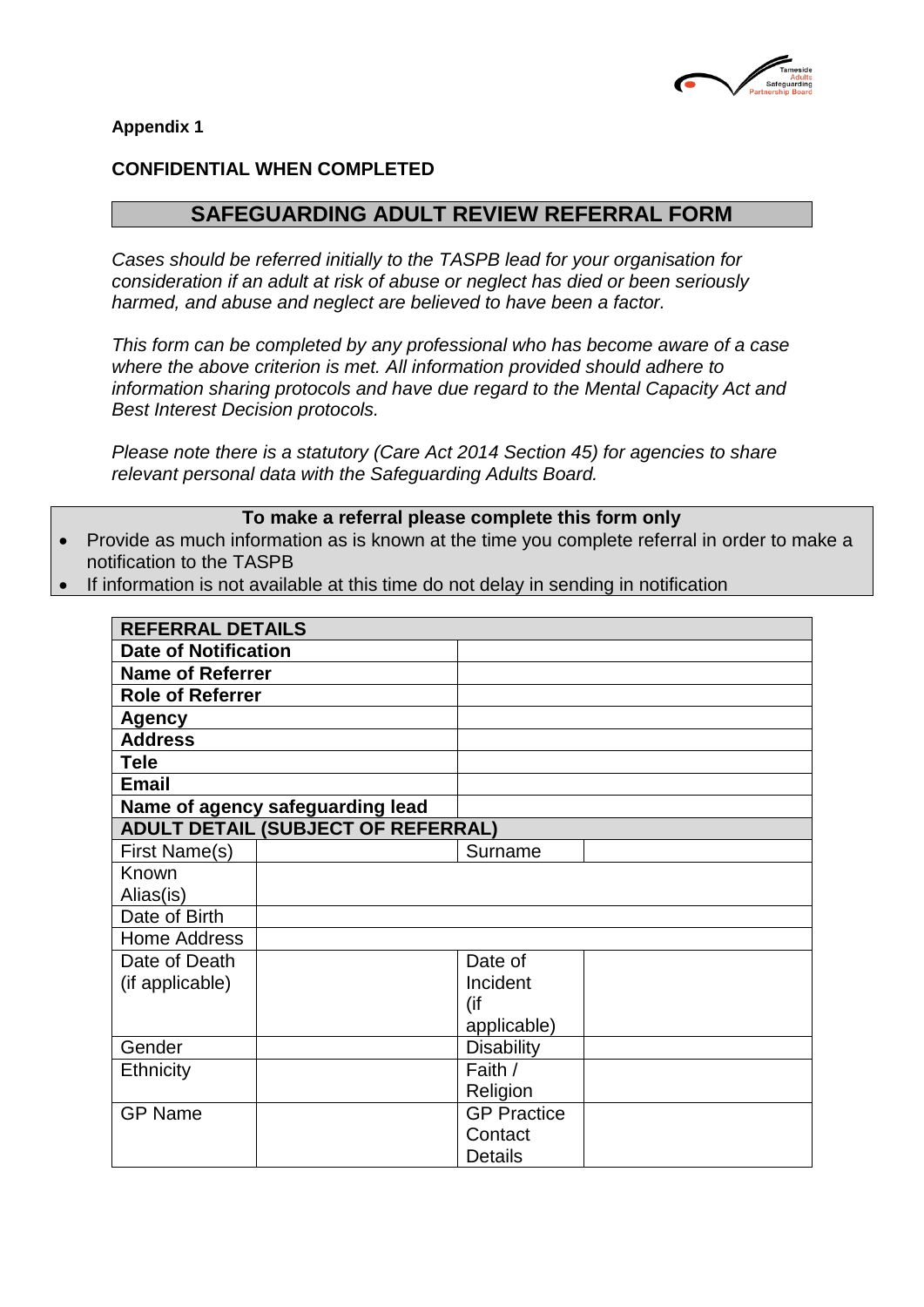

| <b>LEGAL STATUS OF ADULT (tick as appropriate)</b> |                                  |  |  |
|----------------------------------------------------|----------------------------------|--|--|
| <b>Detained under Mental</b>                       | Subject to Section 117           |  |  |
| <b>Health Act</b>                                  | (Mental Health Act)              |  |  |
| Lasting / Enduring Power of                        | Subject to Deprivation of        |  |  |
| <b>Attorney Registered for</b>                     | <b>Liberty Safeguards (DoLs)</b> |  |  |
| Health/and, or Finances?                           | & Liberty Protection             |  |  |
|                                                    | Safeguards (LPS)                 |  |  |
| Legal Status Unknown                               | Other (please add in)            |  |  |
|                                                    |                                  |  |  |

#### **HAS THE PERSON OR THEIR REPRESENTATIVE BEEN CONSULTED ABOUT THE REFERRAL? YES/NO**

*(Further Comments)*

### **CRITERIA FOR SAFEGUARDING ADULT REVIEW**

(1) An SAB must arrange for there to be a review of a case involving an adult in its area with needs for care and support (whether or not the local authority has been meeting any of those needs) if -

- (a) there is reasonable cause for concern about how the SAB members of it or other persons with relevant functions worked together to safeguard the adult, and
- (b) condition 1 or 2 is met.
- (2) Condition 1 is met if
	- (a) the adult has died, and
	- (b) the SAB knows or suspects that the death resulted from abuse or neglect (whether or not it knew about or suspected the abuse or neglect before the adult died).
- (3) Condition 2 is met if (a) the adult is still alive, and
	- (b) the SAB knows or suspects that the adult has experienced serious abuse or neglect.

(4) An SAB may arrange for there to be a review of any other case involving an adult in its area with needs for care and support (whether or not the local authority has been meeting any of those needs).

(5) Each member of the SAB must co-operate in and contribute to the carrying out of a review under this section with a view to -

- (a) identifying the lessons to be learnt from the adult's case, and
- (b) applying those lessons to future cases.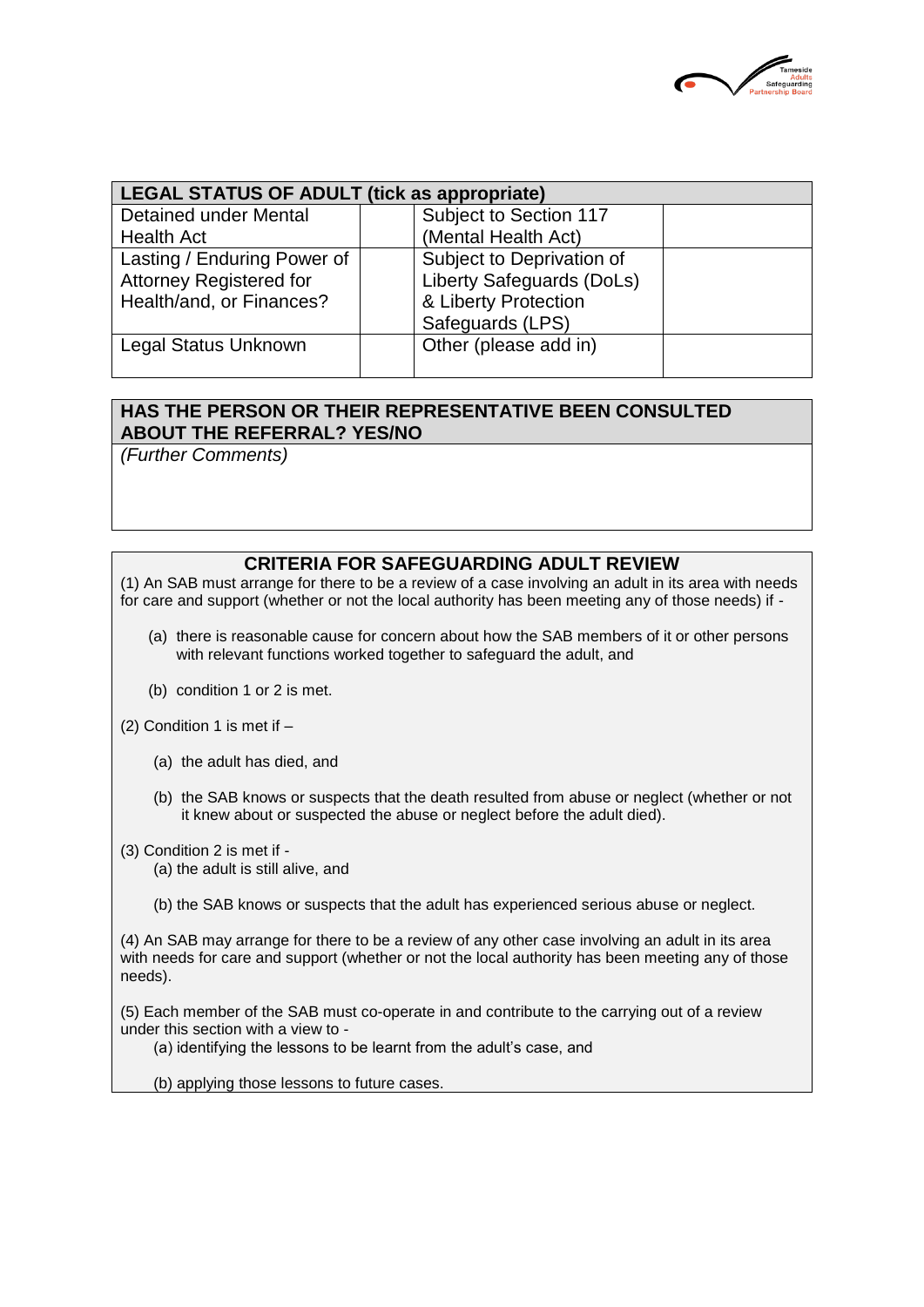

### *PLEASE GIVE AS MUCH INFORMATION AS POSSIBLE TO DEMONSTRATE REASON FOR REFERRAL AND THAT CRITERIA IS MET.*

### *PLEASE NOTE THAT PURPOSE OF REFERRAL IS TO DETERMINE IF CASE MEETS CRITERIA FOR A SAR OR ANOTHER TYPE OF REVIEW OR AUDIT AT THIS STAGE*

| <b>RATIONALE FOR REFERRAL</b><br>(please detail the reason for referral when considering the above criteria)                                                                                                                      |  |               |  |
|-----------------------------------------------------------------------------------------------------------------------------------------------------------------------------------------------------------------------------------|--|---------------|--|
| Date $(s)$ of<br>Incident                                                                                                                                                                                                         |  | Date of Death |  |
| Location of Incident                                                                                                                                                                                                              |  |               |  |
| Outline events and circumstances which triggered referral: This is to help<br>establish if the case meets the criteria for conducting a Safeguarding Adult Review<br>- you do not have to provide detailed analysis at this stage |  |               |  |
|                                                                                                                                                                                                                                   |  |               |  |

## **REASON FOR ANY DELAY IN REFERRAL**

**ACTIONS ALREADY TAKEN** *(provide summary of outcome of Section 42 and case conference if appropriate)*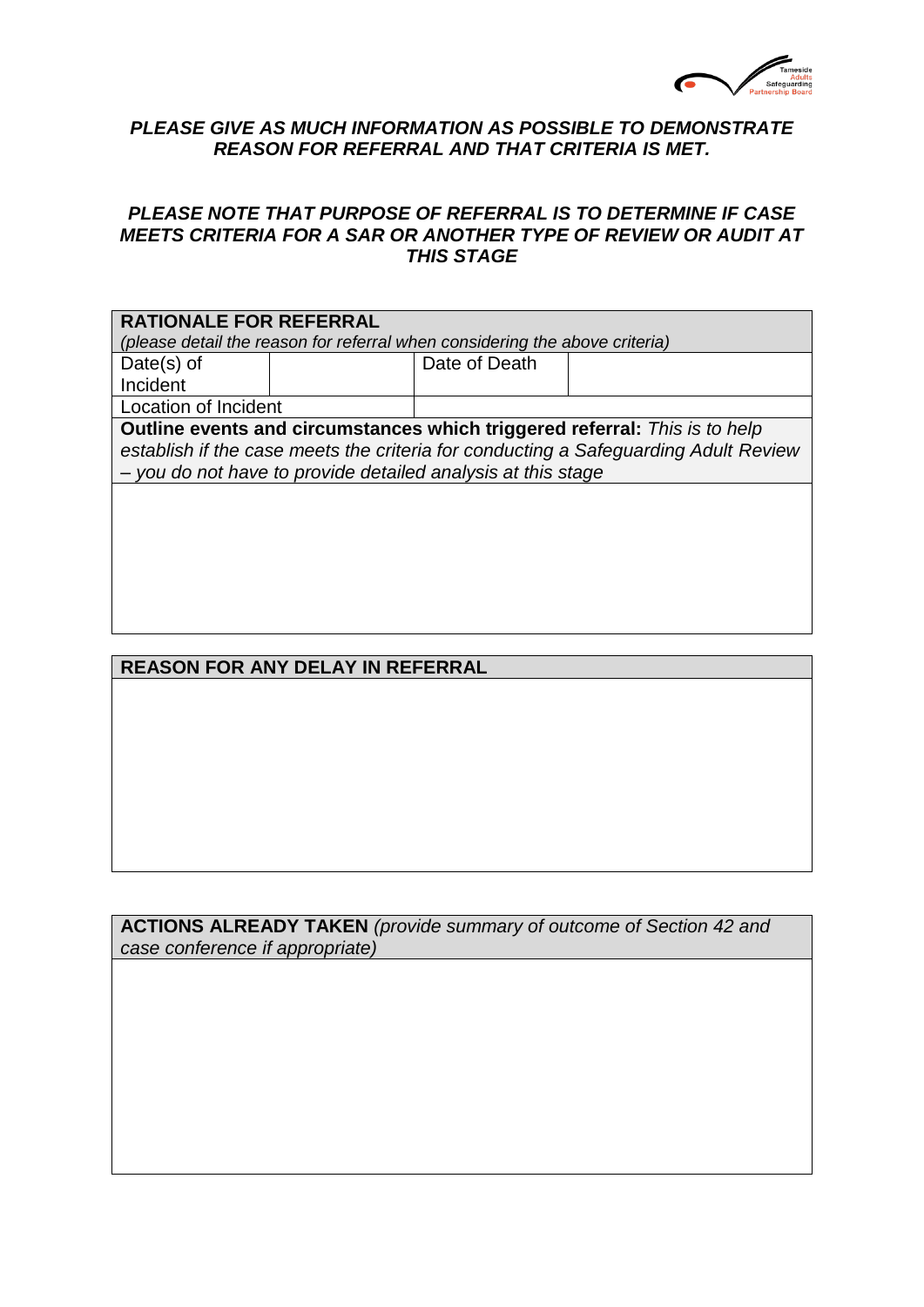

## **IS A CORONER KNOWN IN THIS CASE** *(Details of information to be provided below)*

## **AGENCIES KNOWN TO BE INVOLVED WITH THE ADULT** *(please include names and contact details)*

| <b>Name</b> | <b>Agency</b> | <b>Contact details</b> | Are they still involved? |
|-------------|---------------|------------------------|--------------------------|
|             |               |                        |                          |
|             |               |                        |                          |
|             |               |                        |                          |
|             |               |                        |                          |
|             |               |                        |                          |
|             |               |                        |                          |

#### **Any comments and Sign off by your agency Safeguarding Lead**

*This is to confirm that the referral has been quality assured regarding information provided*

| -----                         |             |
|-------------------------------|-------------|
|                               |             |
|                               |             |
|                               |             |
|                               |             |
|                               |             |
|                               |             |
| <b>Name</b>                   | <b>Date</b> |
| <b>Referrer Name</b>          | <b>Date</b> |
| Sign off by Safeguarding Lead |             |
| <b>Name</b>                   | <b>Date</b> |
|                               |             |